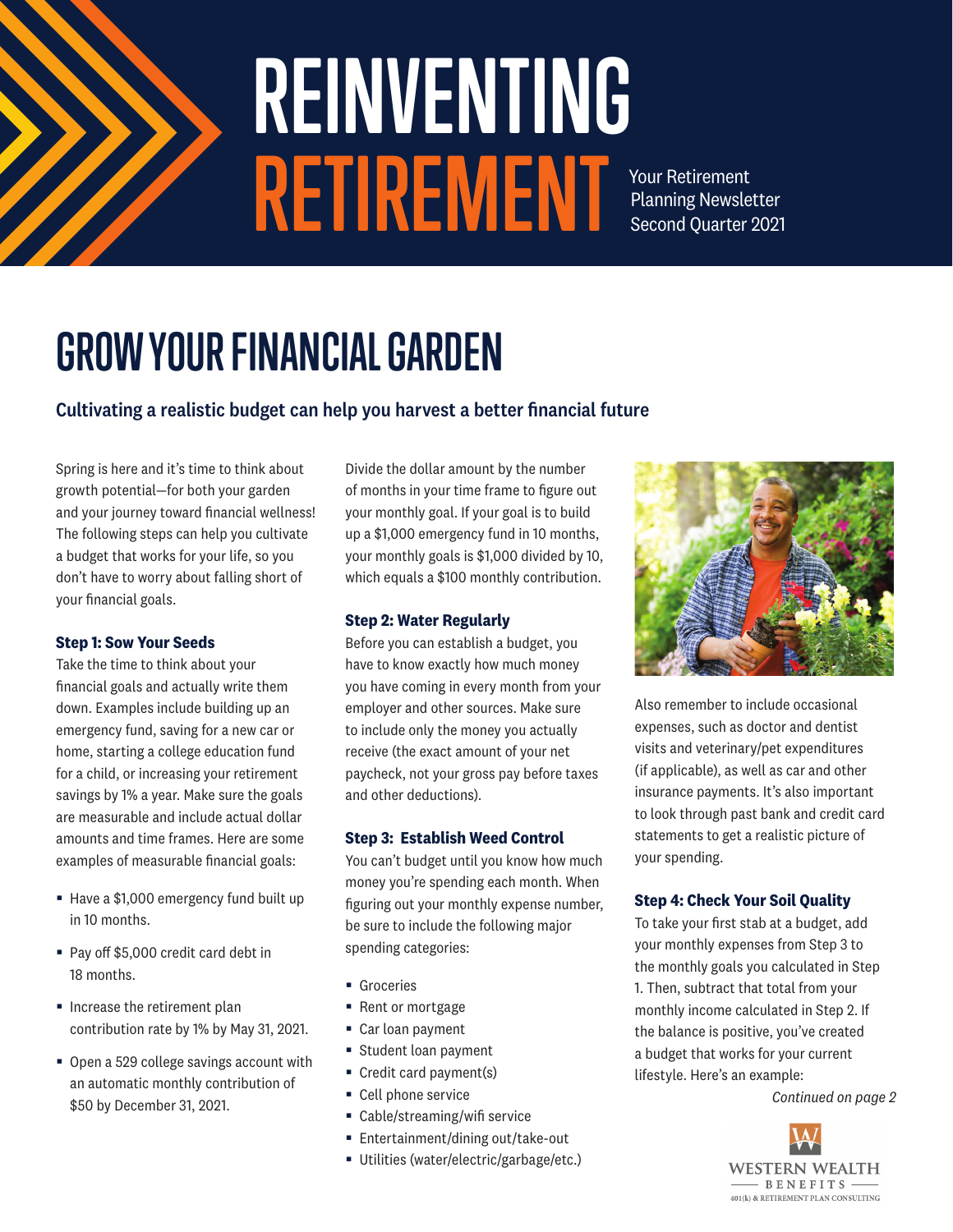### **GROW YOUR FINANCIAL GARDEN** *Continued from page 1*

| <b>Sample Budget</b>                     |             |
|------------------------------------------|-------------|
| Monthly income<br>(from Step 2)          | \$3,000     |
| Monthly living expenses<br>(from Step 3) | $(\$2,100)$ |
| Monthly financial goals<br>(from Step 1) | $(\$750)$   |
| <b>Total left over</b>                   |             |

If the balance is negative, you have some more work to do. That leads us to Step 5.

#### **Step 5: Add Compost if Necessary**

If the first swipe at your budget came out negative, rework the numbers and try again. For example, you can revisit expenses and decide which ones are top priority and need to stay in your budget and which you can do without. You can also consider changing the amount of time

needed to meet your financial goals. Or you can figure out a way to increase your income.

#### **Step 6: Cultivate Your Green Thumb**

To keep yourself moving forward toward achieving financial wellness, check out www.americasaves.org. The site features lots of money-saving ideas, as well as other tips on setting financial goals and making a plan to achieve them.

# **GO GREEN**

#### Help sustain the environment with these practical money-saving tips

Here are some easy ways to protect the environment and improve your budget at the same time.

Wash your clothes in cold water. They get just as clean, but without the energy needed to heat the water.

Take shorter showers. Shaving even one minute off of your daily shower could save nearly a thousand gallons of water every year, which translates into big savings on the water bill (and it's better for the planet).

Replace your light bulbs with lightemitting diode (LED) lights. A small upfront investment in LEDs can save hundreds or even thousands of dollars (and a lot of energy) over the life span of these bulbs—which can be as long as 10 years. Buy them on sale and replace them one or two at a time to put less pressure on your budget.

Turn your electronics completely off. Even when they are "off," TVs, cable boxes, WIFI routers, and computers continue to draw electricity all day. You can put them all on a power strip and shut them totally off at night or when you leave the house.

Buy second-hand. These days you can buy almost anything used and in good shape. Not only is it cheaper, but it reduces your consumer footprint and saves one more thing from going to a landfill.

Ditch the bottle. Bottled water is usually no better than your typical tap water. Consider getting a faucet water filter and a reusable water bottle to save money and help the environment.

Use a pressure cooker. Using a pressure cooker is a great way to save time, money, and energy all at the same time. Pressure cookers can take up to 70% less time (and less energy) to cook a meal, and they're more versatile than you might think (check out pressurecookrecipes.com).

Eat less meat. Meat isn't cheap, and producing it isn't great for the environment. Consider trying a few vegetarian meals once or twice a week. Check out "It Doesn't Taste Like Chicken" and "Gimme Some Oven" websites for menu ideas.

Make your own chemical-free cleaners. If you want to save money while also avoiding harmful chemicals, consider making your own cheap and easy cleaners (check out thespruce.com).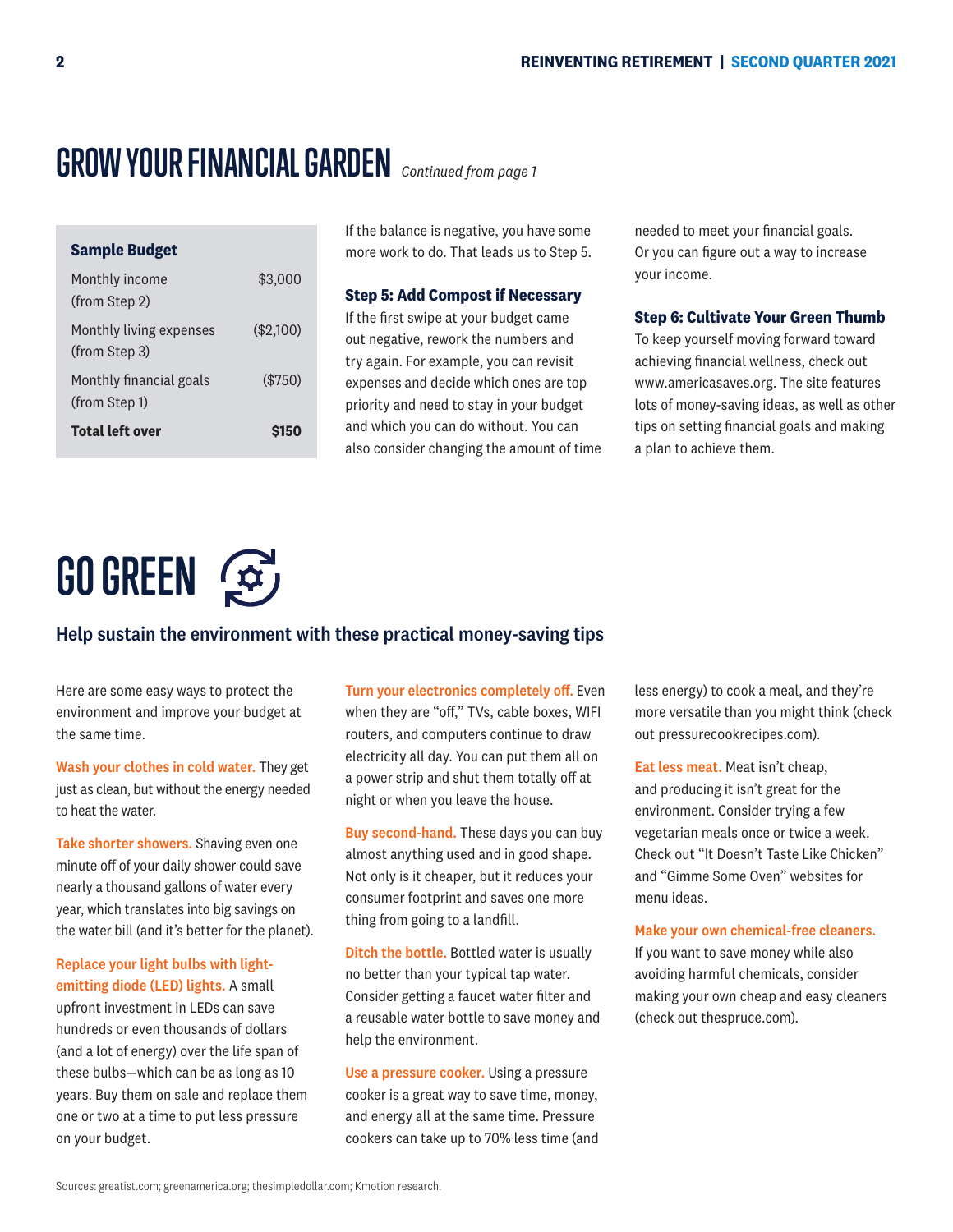### **EARLY EXIT**

#### Thinking of retiring early? Here's what you need to know

When you get to a certain age, you may find yourself daydreaming about retiring early, or at least before the "traditional" age of 65. It's only natural—the COVID-19 pandemic has caused many people to rethink their priorities with regard to personal fulfillment and work/life balance. Perhaps you want the freedom and flexibility to pursue other opportunities and adventures that life has to offer. Or maybe you just want to cut back and do something else on a part-time basis. If so, here are some things to think about before deciding to retire early.

#### **You'll likely be around for a long time**

Life expectancy is increasing, so retirement may last longer than you expect. According to the Social Security Administration, the average life expectancy for a 60 yearold man is about 83 (86 for a woman). Individuals should consider their health, family history and other personal factors to help determine life expectancy. A comprehensive life expectancy calculator can be found at www.livingto100.com, which takes into account numerous factors you may not be considering—including your weekly bacon consumption! Other factors, such as your stress level and marital status, help provide a more personalized life expectancy.

#### **You'll need to fund that long time**

These days, people expect more in retirement. They want to be comfortable and enjoy travelling, visiting family, pursuing hobbies and volunteer opportunities, as well as completing their "bucket list." How much do you need to fund a long retirement? The rule of thumb

is that you'll need to replace about 75%- 80% of your preretirement income. Social Security will help fund part of your income needs. However, the earliest you can take it is age 62, and that benefit will be reduced versus if you wait until your full retirement age to start taking your benefit (currently age 67 for those born in 1960 or later). Your personal savings and retirement account will have to make up the difference. You can begin taking retirement plan distributions without an early withdrawal penalty starting at age 59½. However, financial advisors recommend not taking more than a 4%-5% annual withdrawal from your account if you want it to last 20 years or more.

#### **Don't forget about healthcare**

For most people, employer-sponsored healthcare benefits end when you leave work. Most companies provide COBRA coverage for a limited period of time after workers leave, but that tends to be expensive and often more costly than individual plans. Most people may sign up for and begin to receive Medicare benefits at age 65. If you retire sooner, you will have to secure healthcare on your own. That means choosing COBRA coverage or shopping around on the state healthcare exchanges and paying the high costs of healthcare for yourself and your spouse or partner.

#### **How will you spend your days?**

Having worked every day for the past 30 or more years, some people don't know what to do with their free time. Will you pursue a hobby like painting, horticulture or yoga? How do you know you'll really enjoy it?



**Retiring early may seem challenging, but it isn't impossible. You just need to be realistic about the tradeoffs. And save as much as you can right now!**

are true passions you want to continue

doing in retirement.